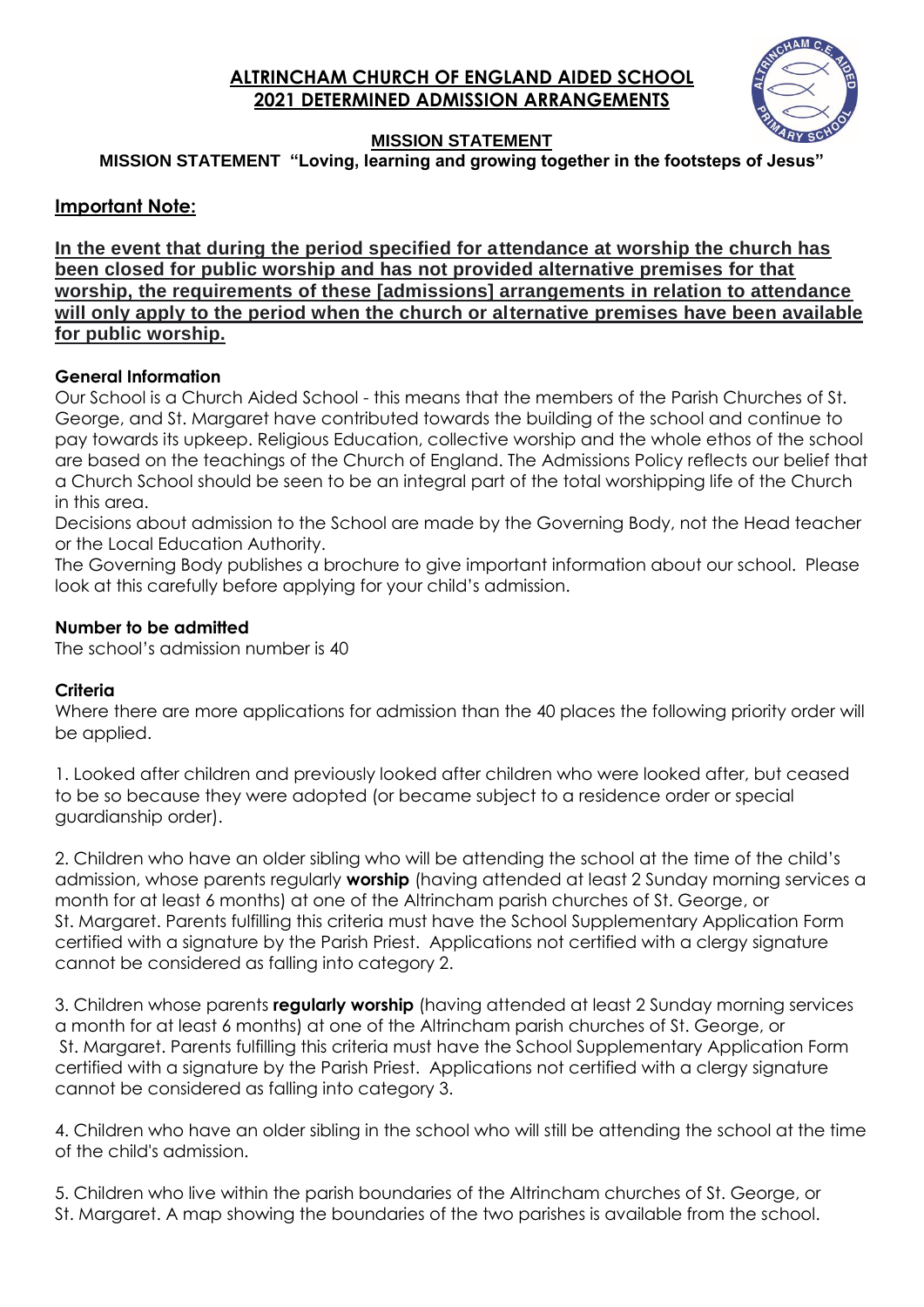**Where more than one application for admission fulfils the same criterion, the priority for admission will be determined by the shortest distance between the front door of the child's residence (including flats) to the main entrance of the nearest Altrincham parish church of St George, or St Margaret, measured as a direct straight line using distance provided by Trafford Council.**

# **Notes**

#### **How do I apply for a reception place for admission in September 2021?**

Applications should be made online at **[www.trafford.gov.uk](http://10.1.150.11/exchweb/bin/redir.asp?URL=http://www.trafford.gov.uk/)** or by completing a Common Application Form. These should be available during the autumn term of 2020 from Trafford nurseries and primary schools and from the Trafford School Admissions Team.

In order for the school to apply the oversubscription criteria to the applications it will be necessary for parents to complete the school's supplementary form. However, in accordance with the coordinated scheme an application for a place at Altrincham C. E. Primary School must be made to Trafford School Admissions by the closing date (tbc). The school's supplementary form should also be returned to the school by the closing date. Applications received after the closing deadline will only be considered if there are places available, after all other applications received on time have been processed.

## **When will I know if my child has been offered a place?**

A list of all applications for reception intake in September 2021 received by Trafford will be sent to the school to rank in accordance with the published over-subscription criteria. This list will be returned to the School Admissions Team and all potential offers compared. The School Admissions Team will determine, in accordance with the order of preferences expressed by the parent, what offer will be made. Decisions regarding the allocation of reception places for September 2020 will be made and posted to parents by the Trafford School Admissions Team.

#### **Appeals**

Unsuccessful applicants have a statutory right of appeal to an Independent Appeal Panel which is administered by the Local Education Authority.

In the event of an appeal against the Governor's decision, you will have 20 school days to appeal as from the date of the decision letter. This appeal must be sent in writing to the clerk of the Governors at the school.

Altrincham C. E. Primary School does not consider repeat applications within the same academic year unless there have been significant and/or material changes in the circumstances of the parent, child or school relevant to the application (see DfES School Admission Appeals Code of Practice).

Although the Education act 1996 accords parents the right to withdraw their children from Religious Education and Collective Worship they cannot be withdrawn from the National Curriculum. The Christian ethos of the School permeates all aspects of the curriculum and all relationships in School.

#### **Admission to Reception Class**

There is one intake a year into the Reception Class. Children that have their fifth birthday between 1st September and 31st August will start in September.

#### **Deferred Admission**

The Schools' Admission Code states:

 Parents can request that the date their child is admitted to school is deferred until later in the academic year or until the term in which the child reaches compulsory school age, and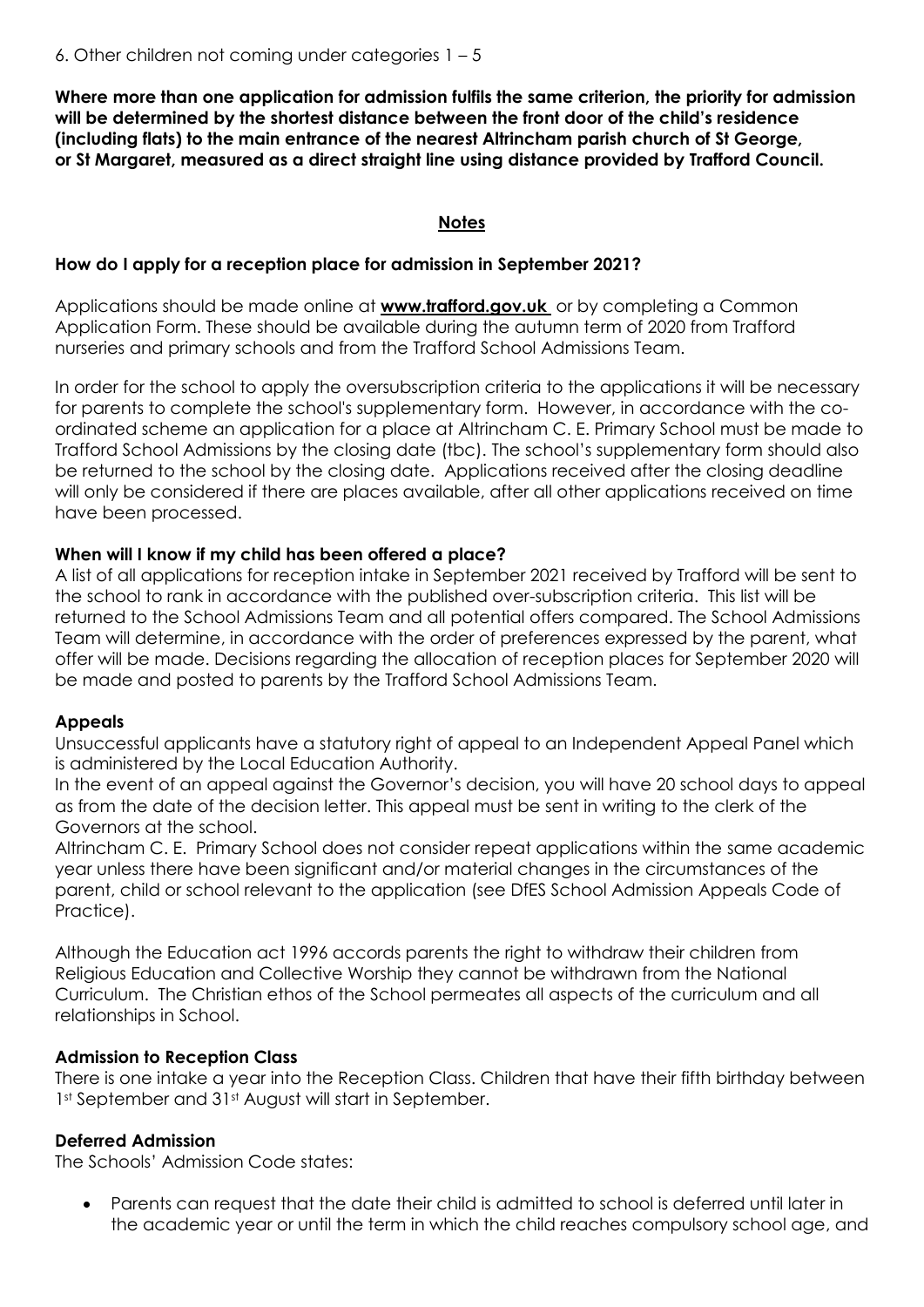Parents can request that their child takes up the place part-time until the child reaches compulsory school age."

# **Summer Born Children**

The School will participates in Trafford's Scheme regarding Summer Born Children.

## **In-Year Applications**

Applications for a place at the school outside the normal admissions round will be co-ordinated by the school and will be considered in the light of availability of places. It will be necessary for parents to complete the school's supplementary application form. If there are more applicants than places available then the published over subscription criteria will apply.

#### **Siblings**

The term sibling should be taken to include half/step/adopted/foster brothers and sisters. Siblings are those living as part of a family unit at the same address.

## **Parents**

A parent is any person who has parental responsibility or care of the child. Where admission arrangements refer to the 'parent's attendance at church' it is sufficient for just one parent to attend.

## **Waiting List**

The Governing Body maintains a waiting list of children's names who are refused a place. Children will be ranked in line with the criteria set out in the Admissions Arrangements. (Priority is not based upon the date of application). Where school places become vacant the Governing Bodies' Admissions Committee will fill these vacancies from the waiting list. Placing a child's name on the waiting list does not affect the parents' right of appeal against an unsuccessful application. It would be appreciated if parents would notify school when they want their child's name to be taken off the waiting list. The waiting list will be kept until the end of the autumn term.

#### **Home Address**

The home address means the address where the child normally and permanently lives, not the address of any child-carer or grandparent. In the case of parents who are separated and where child-care arrangements are shared between two addresses, the average of the distances of the two addresses from the school will be used for the purposes of determining priority for admission.

# **Factual Information**

It is assumed that you will always give us correct factual information when you apply for a school place for your child. You should be aware that giving false information in respect of an application for admission may result in the offer of a place being withdrawn and offered to another child. Where a place is withdrawn, the application will then be considered afresh, and you will have a right of appeal if the place is refused.

#### **Families with multiple births seeking admission**

Where there are children of multiple births wishing to be admitted and the sibling is the 40<sup>th</sup> child, the Governors may admit over the infant class requirement if it is possible to do so.